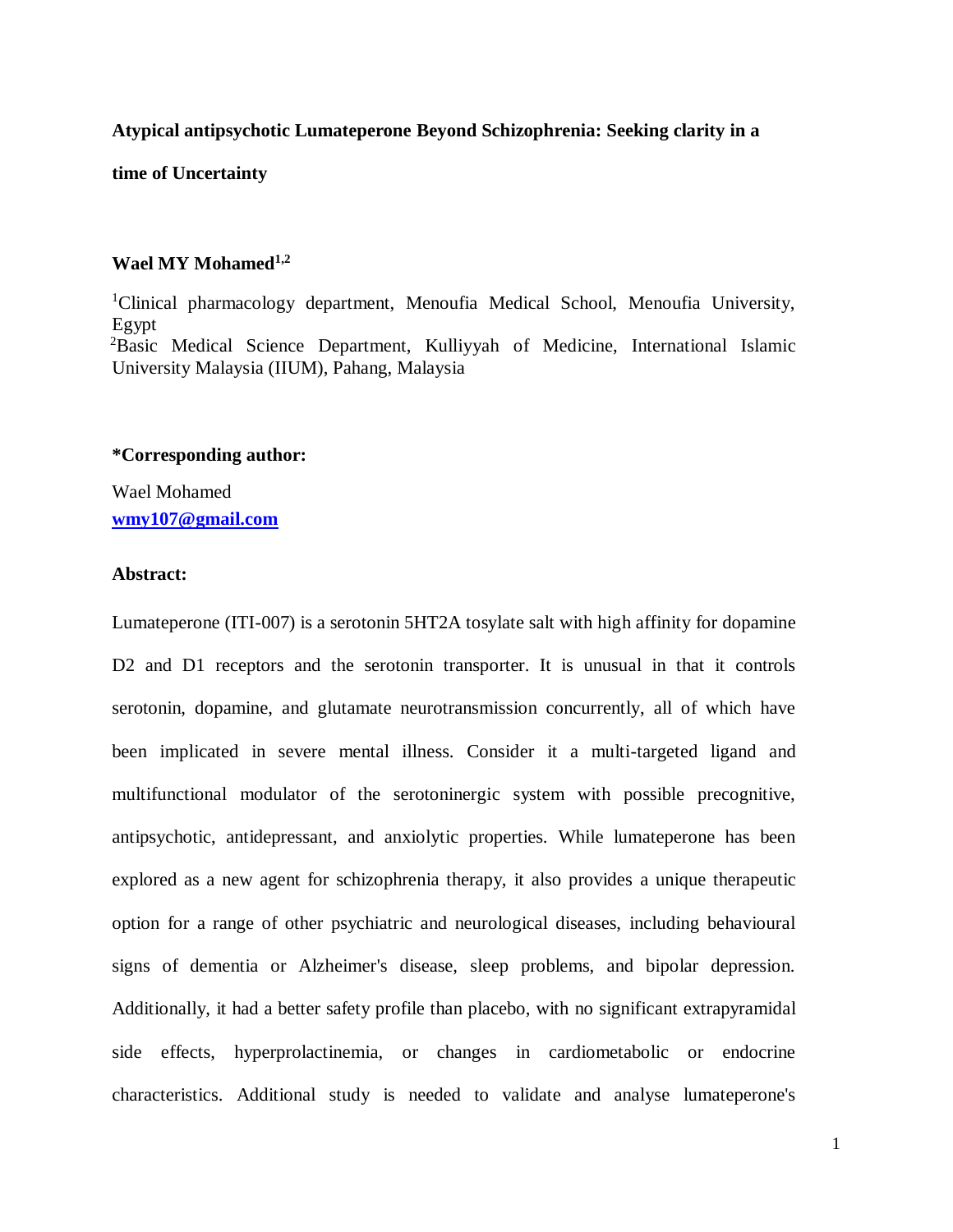effectiveness, as well as to identify prospective therapeutic targets. This article gives a comprehensive overview of the most notable results and potential future applications of this chemical in personalised medicine, particularly for neurodegenerative diseases.

**Key words**: Atypical antipsychotics; Lumateperone; Neurodegenerative, AD, PD

## **1- Introduction and Background:**

Schizophrenia care improved considerably, in large part due to the advent of the secondgeneration antipsychotics. Schizophrenia patients may now have an expanded range of treatment options because of the discovery that certain 5HT-2A antagonists can reduce the adverse motor consequences of D2 receptor blockade. However, antipsychotics have historically been more successful against positive symptoms (symptoms indicative of wellbeing, such as creativity and pleasant emotions) than negative symptoms (symptoms indicative of suffering, such as emotions of anxiety and depression). There is a greater possibility of developing metabolic issues such as obesity and hyperprolactinemia due to this additional factor (Kantrowitz, 2020). Such a medication would be very advantageous, as antipsychotics with reduced side effects and greater versatility for the treatment of schizophrenia are currently unavailable (Vyas et al., 2020). Lumateperone is an example of a medicine in this class. An antipsychotic drug with a novel mechanism of action, which is suitable for the treatment of schizophrenia, was recently authorised by the FDA (Blair, 2020). There are also some indications that placebo-like metabolic side effects are quite common, a very low incidence of extrapyramidal symptoms, and that the clinical trials of schizophrenia more comprehensively encompass its distressing symptoms (Kantrowitz et al., 2020; Corponi et al., 2019). Research is being done to investigate the long-term safety and effectiveness of the therapy in the case of acute schizophrenia (Kantrowitz et al., 2020;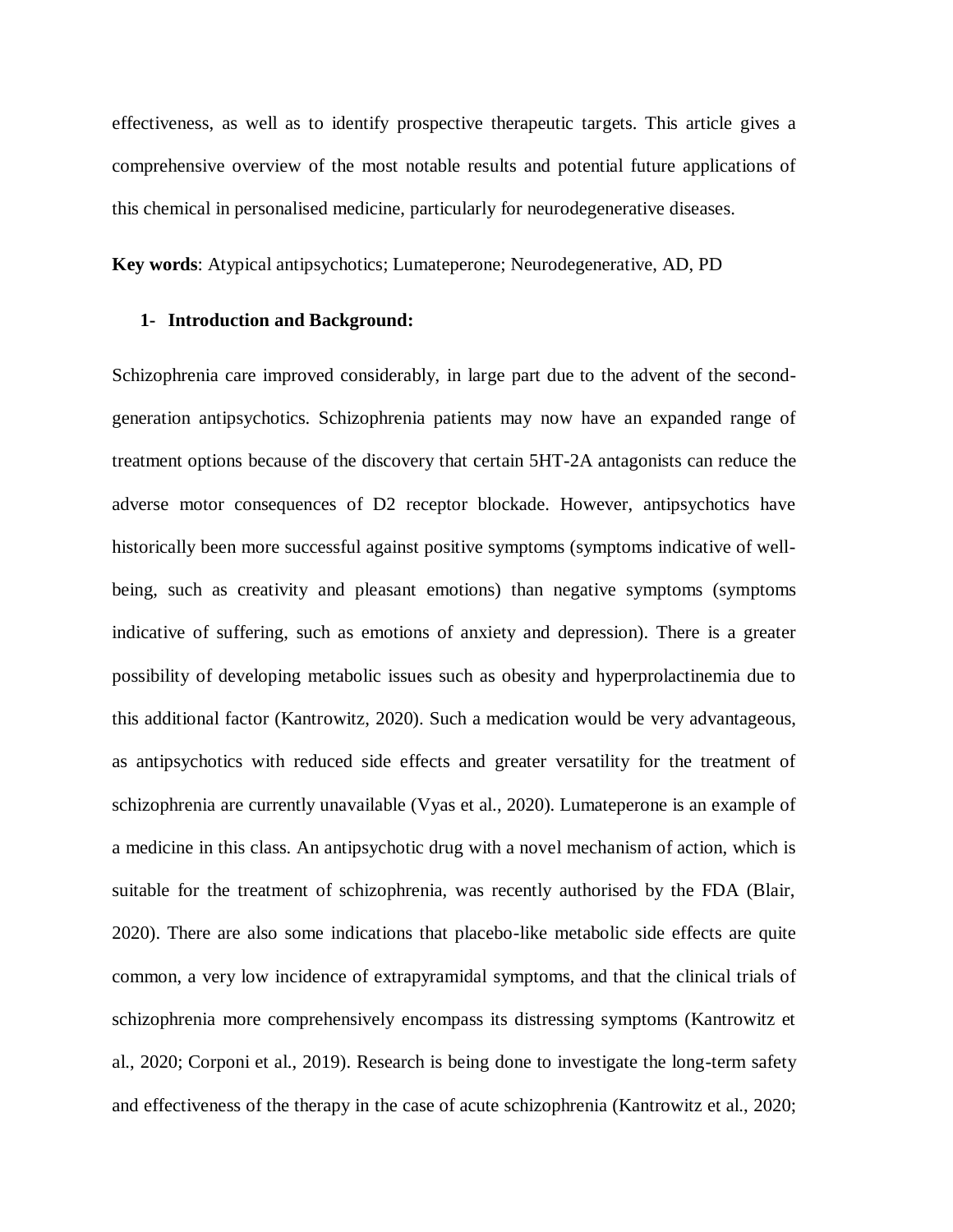Calsolaro et al., 2019). Furthermore, lumateperone is being studied in clinical trials for bipolar depressive disorder and agitation in the setting of Alzheimer disease and other dementias (Kantrowitz et al., 2020; Corponi et al., 2019; Vanover et al., 2019; Correll et al., 2020; Ahmed et al., 2019). Four-week, double-blind, placebo-controlled Phase II and Phase III trials, as well as a six-week, double-blind, placebo-controlled Phase III study, confirmed the efficacy of lumateperone in treating acute exacerbation of schizophrenia at a dosage of 42 mg/day. Additionally, some data points to the notion that people who are doing well on their current antipsychotic medication may see improvements in their condition if they were to take lumateperone as an adjuvant therapy (Corponi et al., 2019; Krogmann et al., 2019). A double-blind, placebo-controlled study found that Lumateperone had a beneficial effect on the symptoms of bipolar depression in one trial, but no significant effect in the other (Mazza et al., 2020). When researchers discovered that the project was not likely to help dementia patients in the long run, the trial was discontinued (Greenwood et al., 2021).

#### **2- Dynamic and Kinetic of Lumateperone**

Lumateperone (Caplyta®) is a novel FDA-approved medication used for the treatment of schizophrenia on a mechanistic basis (Blair, 2020). The new study is assessing whether it may also help treat both bipolar depression and behavioural agitation that are commonly associated with Alzheimer's disease (Kantrowitz, 2020; Correll et al., 2020). This drug is useful for treating positive and negative symptoms, as well as cognitive impairment, in schizophrenia (Edinoff et al., 2020). It is an antagonist of the serotonin 5-HT2A receptor, partial agonist of the presynaptic dopamine D2 receptor, and postsynaptic antagonist (Snyder et al., 2015). (Correll et al., 2020). It has little or no antimuscarinic or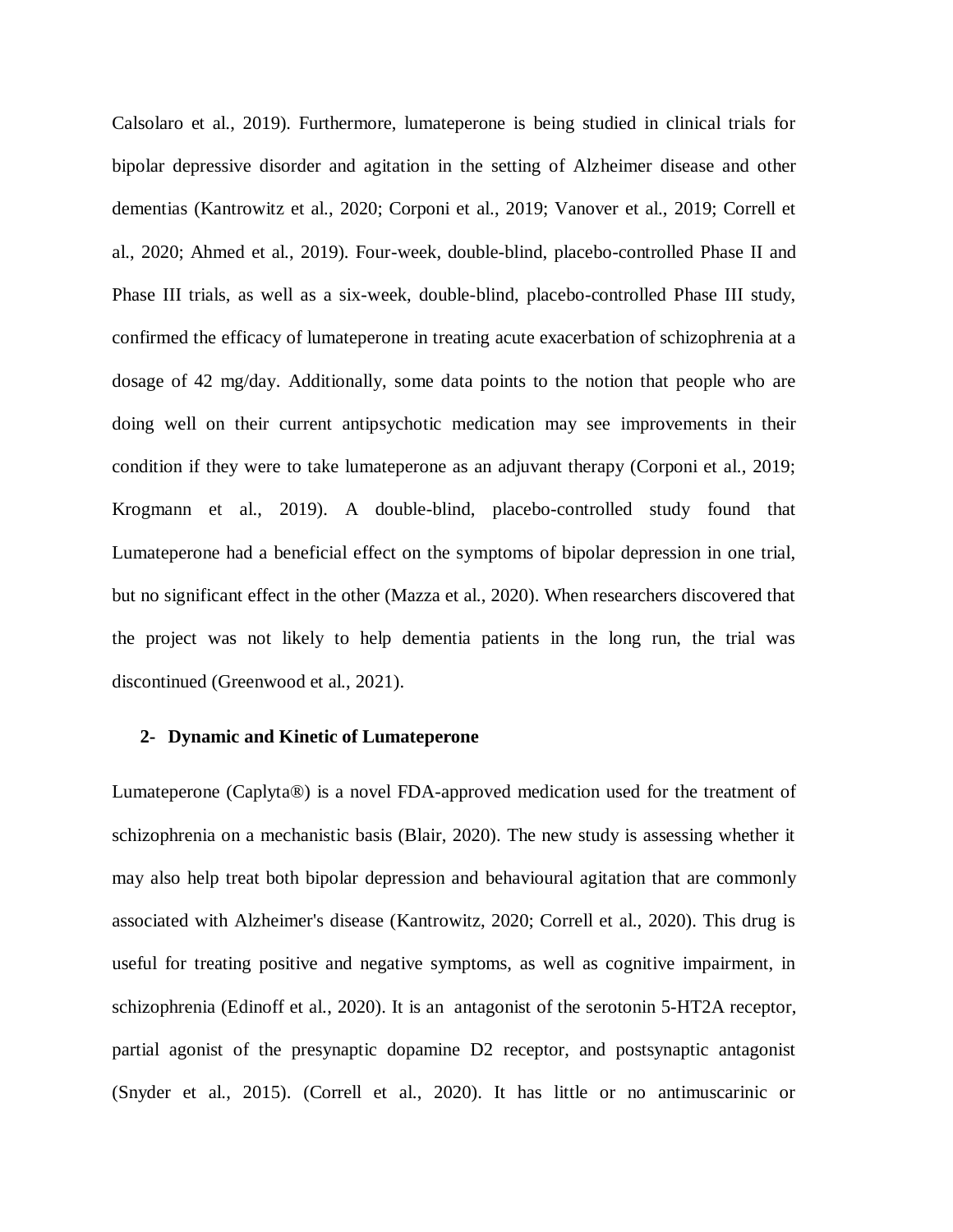antihistaminic action while yet displaying antagonistic activity against alpha-1 receptors (Caplyta, 2018). Lumateperone is far less likely to cause additional problems than many other antipsychotic medicines, such sleepiness, fatigue, drowsiness when sleeping, constipation, and dry mouth (Correll et al., 2020). The FDA raised concern regarding pigment deposit formation connected to Lumateperone accumulation in several tissues of animal subjects (Caplyta, 2018). It affects and regulates glutaminergic neurotransmission by interacting with and regulating dopaminergic, serotonergic, and NMDA receptors (Corponi et al., 2019; Correll et al., 2020). Unlike the other dopamine agonists, which operate on both pre- and postsynaptic dopamine receptors, this compound exclusively acts on D2 receptors, where it displays pre- and postsynaptic actions. The molecule works as a D2 dopamine receptor partial agonist and antagonist (Vanover et al., 2019). Additionally, the D2 receptor activity in the mesocortical and mesolimbic circuits is circuit-specific, while there is no evidence of D2 receptor activity in the nigrostriatal dopamine pathways (Kantrowitz et al., 2020; Vyas et al., 2020; Vanover et al., 2019; Krogmann et al., 2019). Gsk-3 phosphorylation results from post-synaptic Lumateperone inhibition of D2 receptors. In the prefrontal cortex and nucleus accumbens, GSK3 is found in neurons that express D2R (Vyas et al., 2020). It is 60 times more specific than D2 receptors (Kantrowitz et al., 2020). A dose-dependent efficacy profile, as well as a tolerability profile that is typically favourable, are common in Lumateperone. These two features may have originated from D2 receptor activity, which is specifically and regionally synaptic and also from the D2:5-HT2A receptor affinity ratio of 60:1. (Kantrowitz et al., 2020; Vancover et al., 2019). while possessing D2 receptor occupancy levels of 40%, lumateperone has the capability of possessing antipsychotic efficacy while being as low as 40% in D2 receptor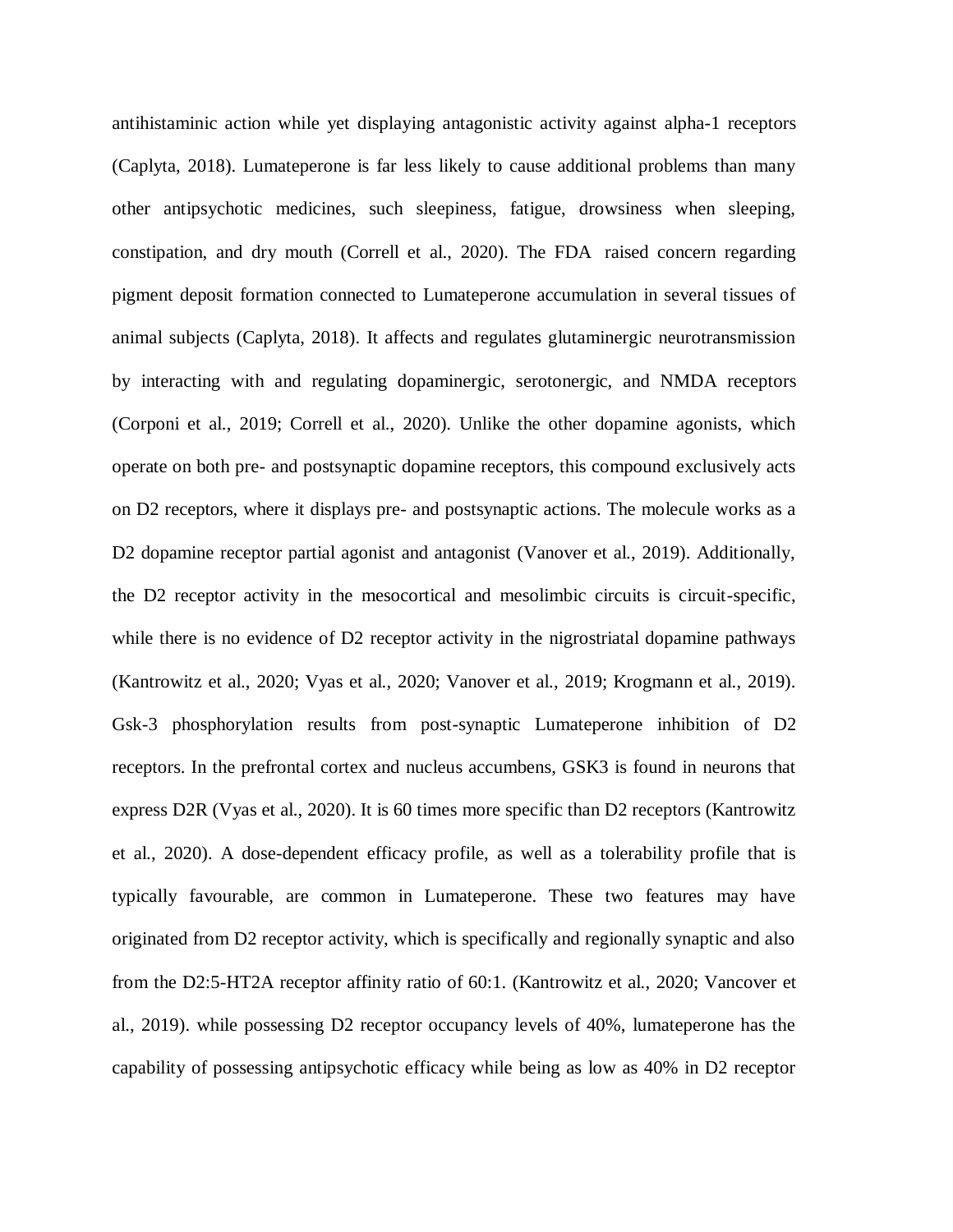occupancy, another common trait found in antipsychotics. It is additionally notable that lumateperone's binding affinity for 5-HT2A receptors is comparable to D2 receptors, which may reduce the occurrence of hyperprolactinemia and extrapyramidal side effects in clinical trials (Vanover et al. 2019). Additional benefits are antidepressant, antianxiety, and antipsychotic effects, and SERT inhibition is involved, making this substance an antidepressant and antipsychotic agent for people with schizophrenia (Vyas et al., 2020). Lumateperone is one of a kind, in that it works on glutaminergic signalling by acting on other signalling pathways. D1 receptor signalling may have phosphorylated the Glu N2B receptor, which was a result of this (Vanover et al., 2019). It is uncertain if lumateperone enhances glutamate signalling via both AMPA and NMDA receptors, although it appears to do so based on the fact that the extent of glutamate activation is greater. In schizophrenia, NMDA receptor activity is known to be low, therefore this effect may be crucial in the drug's antipsychotic and antidepressant characteristics (Vyas et al., 2020; Kumar, 2020). Lumateperone has a dose-dependent clinical impact profile, indicating the drug may have a wider therapeutic range (Vyas et al., 2020). Lumateperone possesses sedative and anti-aggressive effects when used at low doses. Due to the absence of D2 receptor binding and strong selective 5HT2A antagonist activity at low doses, Lumateperone may be able to achieve these effects at low doses. To give more D2 receptors and occupancy and boost the affinity of the 5HT2A receptors, as well as 5HT2A receptor occupancy, one need to raise the doses (Vyas et al., 2020). It is taken orally in capsule form at a prescribed dose of 42 mg, with regard to maximum efficiency, preferably after a full night's sleep and in a 120 mg daily dosage has proven to have no statistically significant effect on the outcome (Corponi et al., 2019). It takes 13 to 21 hours for it to be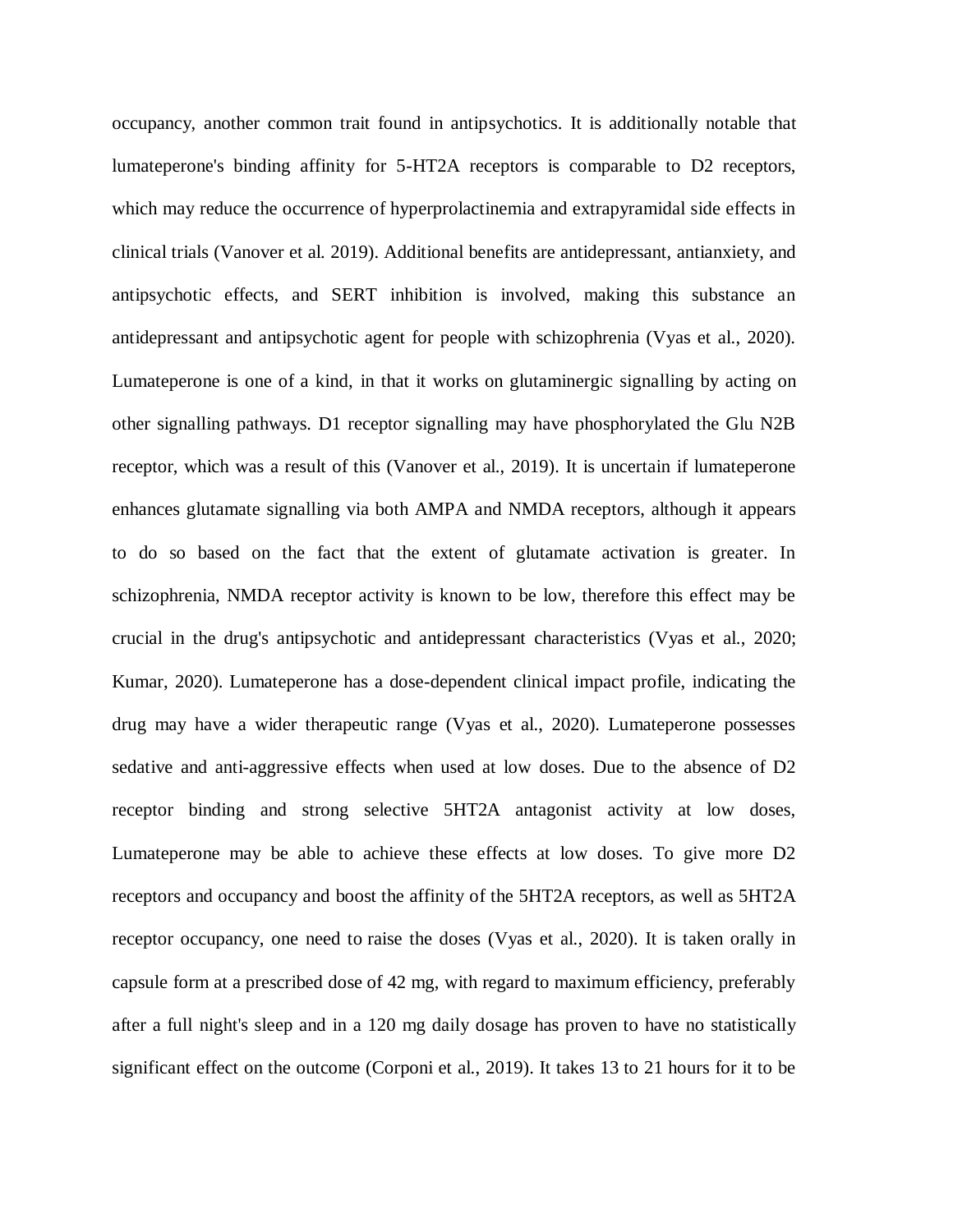absorbed after oral administration. The onset of T-max is about three to four hours from the beginning of the regimen (Vyas et al., 2020; Correll et al., 2020). There is virtually no clearance of lumateperone and its metabolites via the kidneys or urinary tract. Some people who take Lumateperone report a variety of adverse effects, from mild to severe (Krogmann et al., 2019). One of the most often reported adverse effects associated with the FDAapproved dose of 42mg/day is drowsiness, somnolence, tiredness, and constipation (Correll et al., 2020). Out of a sample of 49 individuals, 17.6% felt somnolence, 12.7% reported drowsiness, and 5.3% expressed tiredness after consuming the current FDA-approved dosage of 42 mg. With respect to this group, 63.7% of individuals had negative outcomes (Correll et al., 2020). Fewer than 5% of individuals (n=294) had extrapyramidal symptoms (EPS) with lumateperone treatment. Additional research shown to have no statistically significant difference in median weight, which implies that larger weight is not better. Despite this medication not having affinity for many non-target receptors, such as histaminergic and muscarinic receptors, the metabolic end points, such as triglycerides, blood glucose, and prolactin, did not show significant differences from placebo (Correll et al., 2020). A total of 302 patients were assigned to either lumateperone or an already approved antipsychotic medication in a six-week research study. These individuals showed significant improvements in their LDL-cholesterol, triglyceride, and prolactin levels when they switched from another antipsychotic medication to lumateperone (Corponi et al., 2019; Krogmann et al., 2019). However, evidence is currently lacking on the safety and effectiveness of lumateperone. Therefore, several studies on the effects of lumateperone are ongoing, with the aim of evaluating its long-term effects and safety (Calsolaro et al., 2019). Lumateperone is metabolised by the cytochrome P450-3A4 isozyme and interacts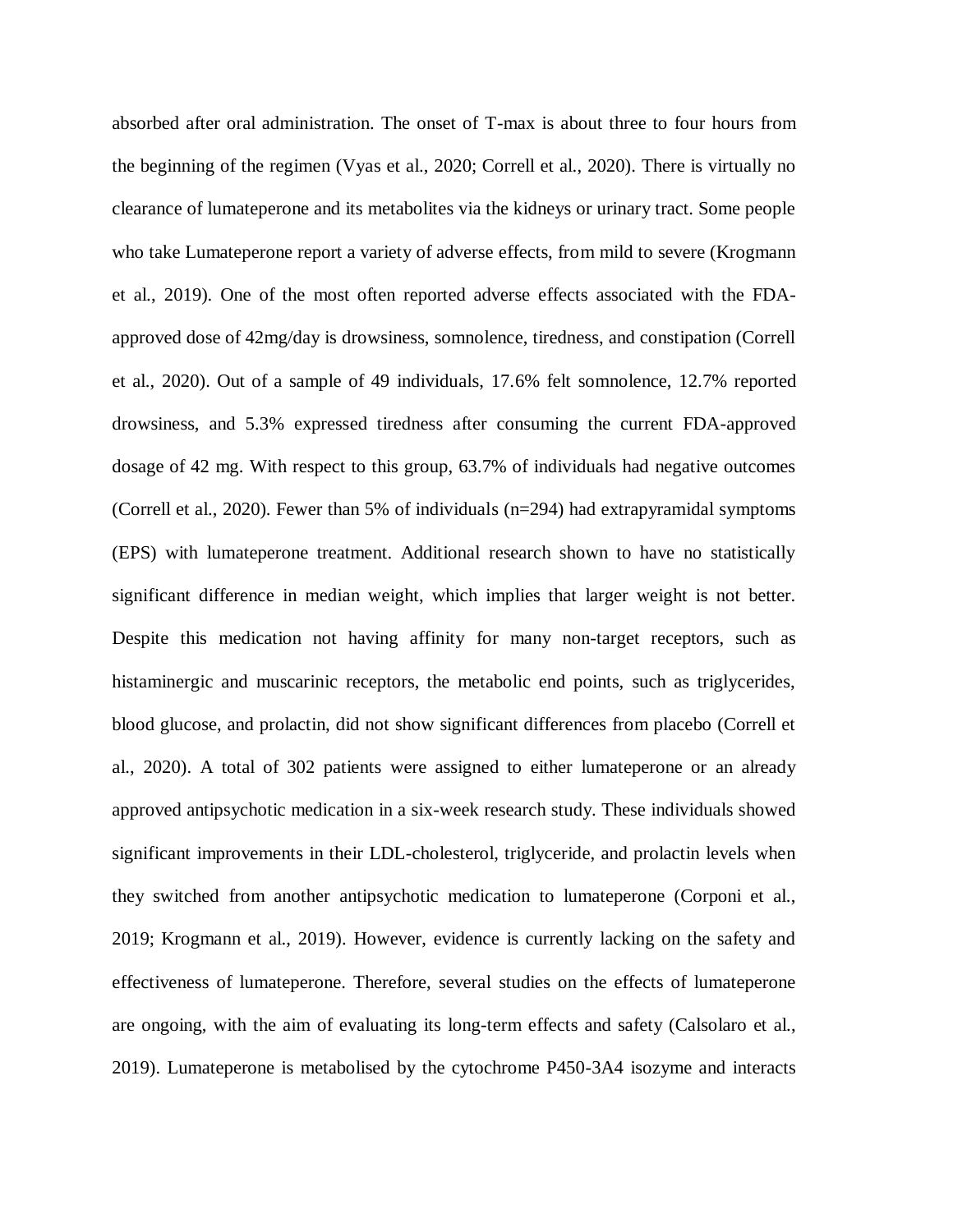with inhibitors and stimulators of this isozyme. Lumateperone should not be used in individuals who are taking a medication that activates or inhibits CYP3A4. While this drug also has a sedative effect, it is likely to interact with other sedatives such as alcohol (Correll et al., 2020).

# **3- Lumateperone and Schizophrenia**

According to the definition, people who have schizophrenia have hallucinations or delusions together with disorganised speech, thoughts, and unpleasant symptoms that have lasted for at least six months (Andreasen and Olsen, 1982; Orrico-Sánchez et al., 2020). Inability to express oneself, considerable loss in speech/communication, lack of motivation, and loss in social drive are all indicators of negative symptoms (American Psychiatric Association, 1994; Leo and Regno, 2000). Schizophrenia afflicted an estimated 20 million individuals globally in 2017 (GBD), with a death rate 2-3 times higher than the normal population (Laursen et al., 2014). Chronic mental illness need lifetime treatment, and one of the pillars of such treatment is antipsychotic medication (Cooper and Gupta, 2020). The first-generation antipsychotics are of little use for movement disorders, Parkinson's disease, and the development of tardive dyskinesia. In contrast to the older generation antipsychotics, which target serotonin and dopamine receptors selectively, newer antipsychotics are associated with metabolic syndrome (Meltzer and McGurk, 1999; Harvey et al., 2016; Remington et al., 2016). In the management of schizophrenia, psychiatrists, nurses, pharmacists, social workers, and other allied healthcare professionals collaborate and contribute to the process. As schizophrenia is a highly complicated condition, it needs a multidisciplinary approach to treatment. Because there is no known cure for schizophrenia, the primary objective of treatment is to relieve the symptoms of the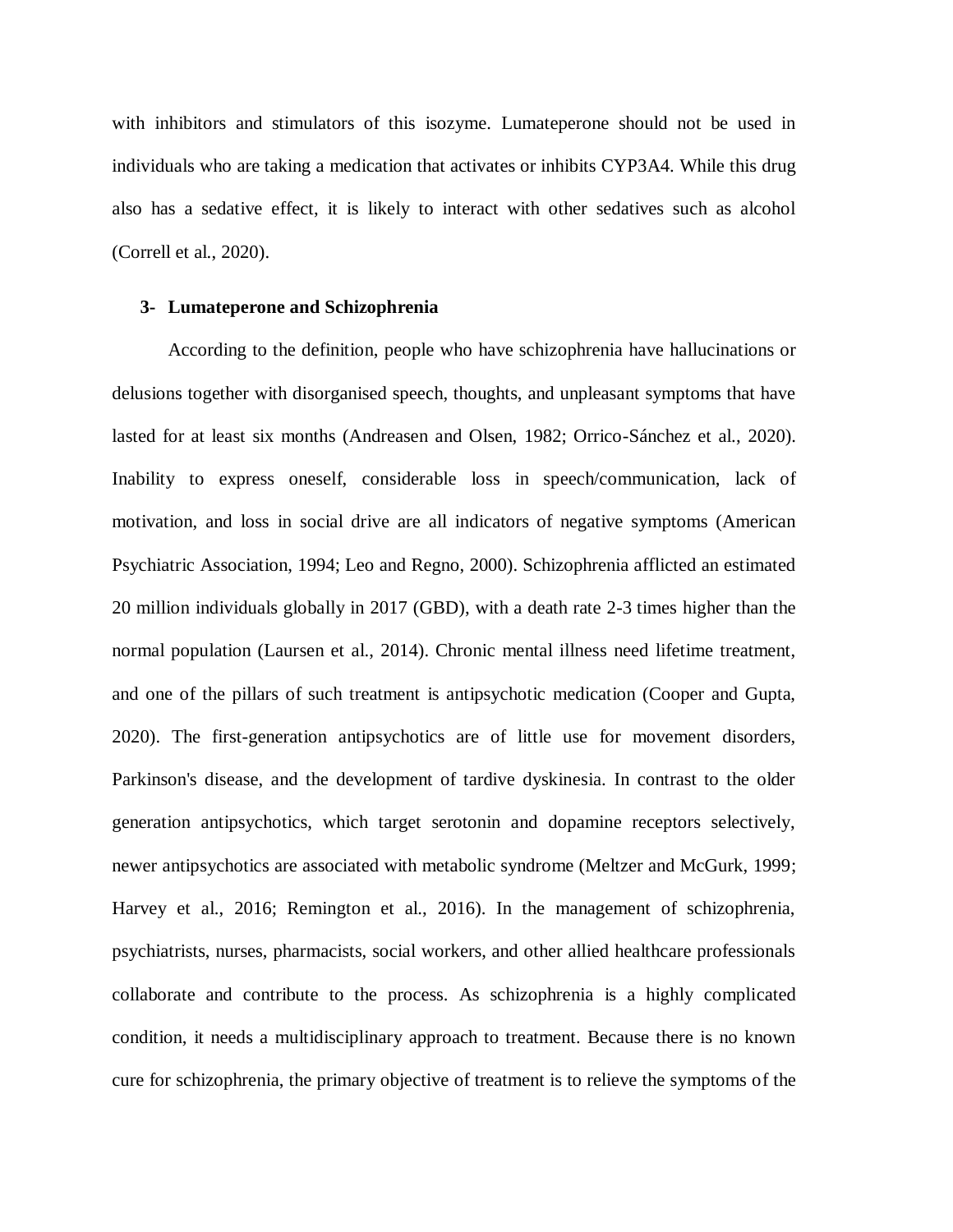disease. While being well and medicated is a key objective, taking care of any seizures or other psychotic episodes is critical (Maroney, 2020). Although schizophrenia's acute symptoms have been well-controlled, its lingering symptoms (which include psychological, behavioural, and social symptoms) need to be dealt with. Thus, just one part of a comprehensive approach to the treatment of schizophrenia patients is medicine. While some forms of psychological and/or psychosocial therapy, as well as other treatment approaches aimed at improving the patient's quality of life, reducing the chances of a relapse, and dealing with residual cognitive and behavioural symptoms that remain after the primary symptoms have been handled, should all be given consideration when treating schizophrenia, other approaches may be even more effective. Without an additional therapy to target other parts of the disease, pharmacological therapies generally fall short of addressing everything related to the condition. As a result, psychologists, social workers, and therapists are involved in the therapeutic process. While the current recommendations of the American Psychiatric Association (APA) stress the importance of personalised pharmacological therapies that consider each patient's unique preferences, clinical response, and side effects, current recommendations from the American Psychiatric Association (APA) argue for the use of customised therapies that incorporate each patient's personal desires, responsiveness, and side effects (Maroney et al., 2020). Patients, as well as the rest of the medical team, should be included in the decision-making process. Schizophrenia without adequate treatment may evolve into a disorder that poses a danger to the patient's health and safety. To get the greatest possible results, healthcare providers must cooperate and communicate efficiently.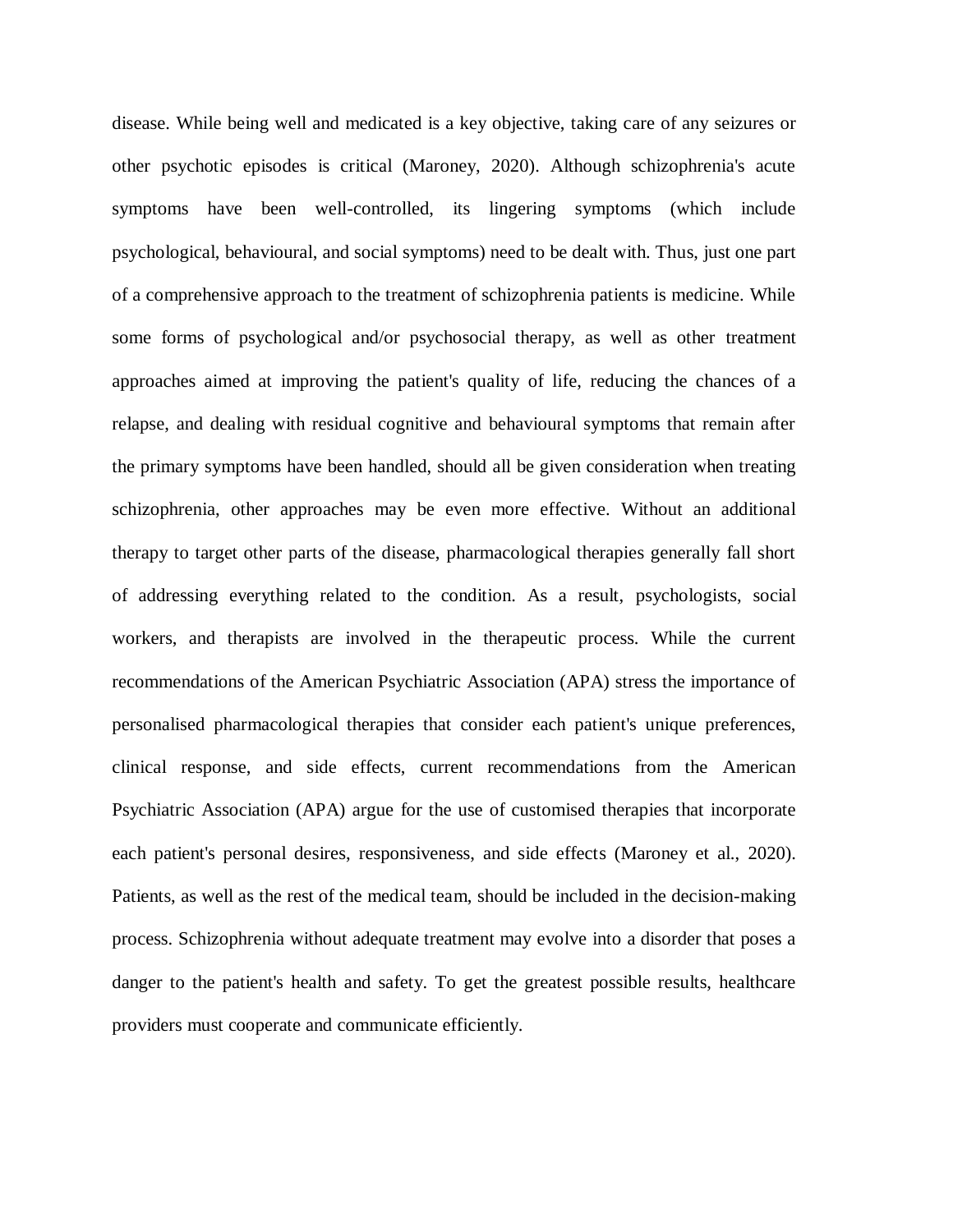#### **4- Lumateperone and PD**

When dopamine-producing cells die, aggregations of Parkinson disease proteins appear. Dopamine supplements are essential in treating Parkinson's disease. It is hypothesised that, apart from the dopaminergic neurons, other neurotransmitter systems, including as serotonin, acetylcholine, and norepinephrine, are also misfiring in Parkinson disease (Schapira et al., 2017). This explains why t he symptoms of Parkinson's disease are resistant to dopamine-based therapies. Several alternative neurotransmitter systems are targeted by new therapeutic methods.

Intra-Cellular Therapies (which has licence from Bristol-Myers Squibb) is developing a novel orally available medication, Lumateperone, to treat schizophrenia and other neuropsychiatric and neurological disorders. The first in class selective and concurrent serotonin, dopamine, and glutamate modulator, lumateperone, has just arrived on the market. Lumateperone was initially approved in the US for the treatment of schizophrenia in adults in December 2019. Additionally, the drug is in several clinical studies for the treatment of bipolar depression, dementia- and Alzheimer's-related behavioural issues, and insomnia (Vanover et al., 2019).

It is a highly selective antagonist of serotonin 5-HT2A receptors, with an additional property of being an inhibitor of the serotonin transporter (SERT) (Vanover et al., 2019). SERT inhibition causes a stronger antidepressant effect in the presence of the antagonist (Davis et al., 2015). As a partial agonist and an antagonist at dopamine D2 receptors, Lumateperone acts as a presynaptic and postsynaptic modulator of dopamine receptor phosphoprotein D2 (Vanover et al., 2019). Also, it affects the GluN2B glutamate NMDA receptor indirectly via the dopamine D1 receptor (Vanover et al., 2019).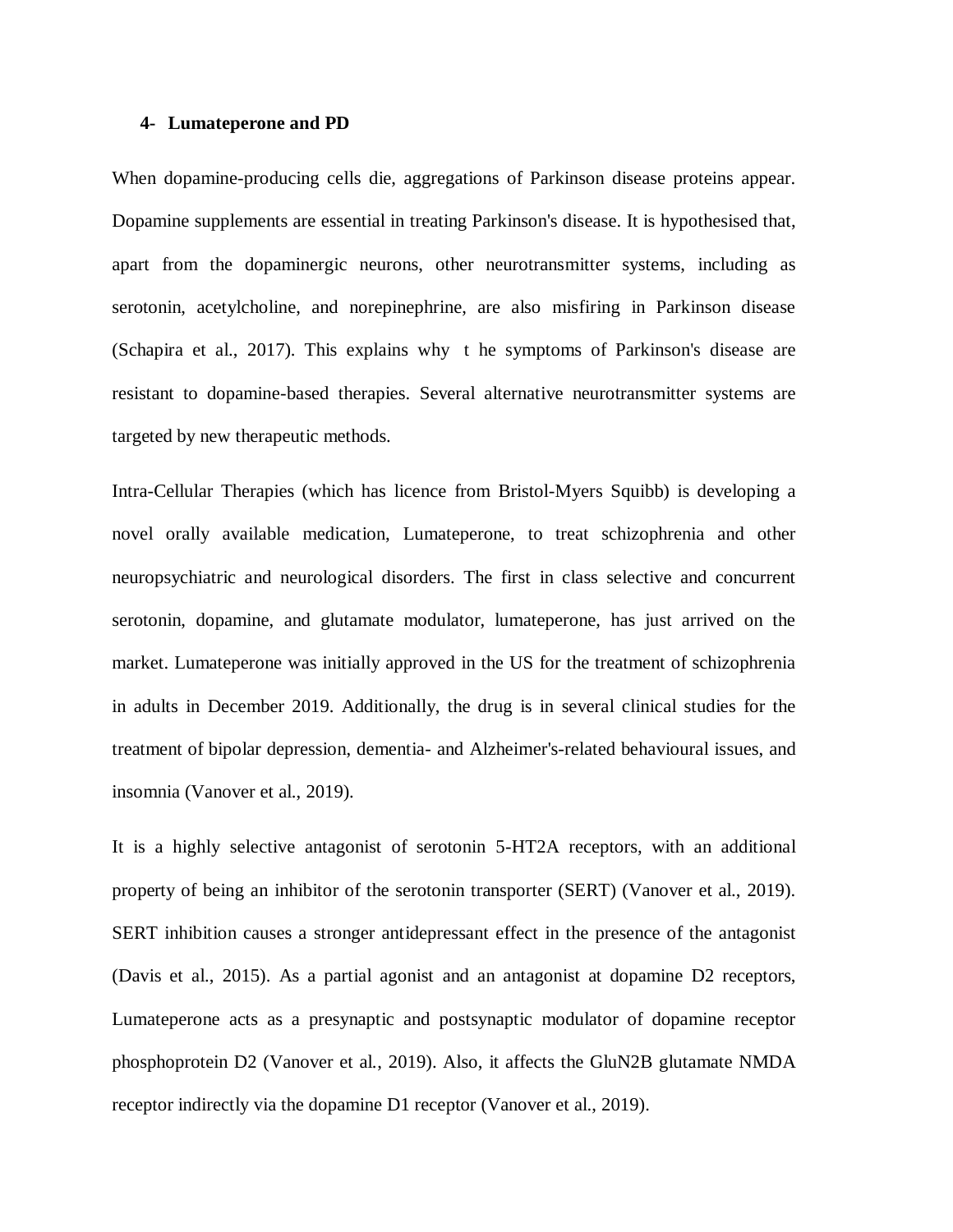Levodopa is the most successful treatment for Parkinson's disease, however if the only or the primary symptom is tremor, you should not start using levodopa. Instead, you should choose medicines such as MAO-B inhibitors, amantadine, anticholinergics, or dopamine agonists. A change in levodopa dosage or the addition of a medication that prevents the action of the enzyme monoamine oxidase B (MAO-B) or a catechol-O-methyltransferase inhibitor (usually Entacapone) helps reduce motor fluctuations. Dopamine agonists are most commonly used to treat impulse control disorders. Nonmotor symptoms are limited by a paucity of high-quality positive research, which impacts evidence-based therapy.

Many people with Parkinson's disease require a higher dosage of levodopa every two to three hours, as well as an increase in dosages over time. This is not an indication of drug adverse effects, and does not signal reduced effectiveness. Parkinson disease patients have both a long-lasting and short-lasting loss of their ability to respond to dopaminergic medication, with worsening illness-related pathophysiologic brain changes acting as a second contributing factor (Chou et al., 2018). The brain also loses its ability to store extra dopamine for later use (Chou et al., 2018). Levodopa can be used in combination with a number of other medications. It may be one of these medicines, such as lumateperone.

## **4.1. Lumateperone and Dopamine receptor**

Lumateperone also shows functional mesolimbic/mesocortical selectivity in mice, functioning as a postsynaptic antagonist and a presynaptic partial agonist at dopamine D2 receptors in the striatum. Lumateperone activates the signalling protein GSK3, located in dopamine D2 receptor-containing neurons in the prefrontal cortex and nucleus accumbens,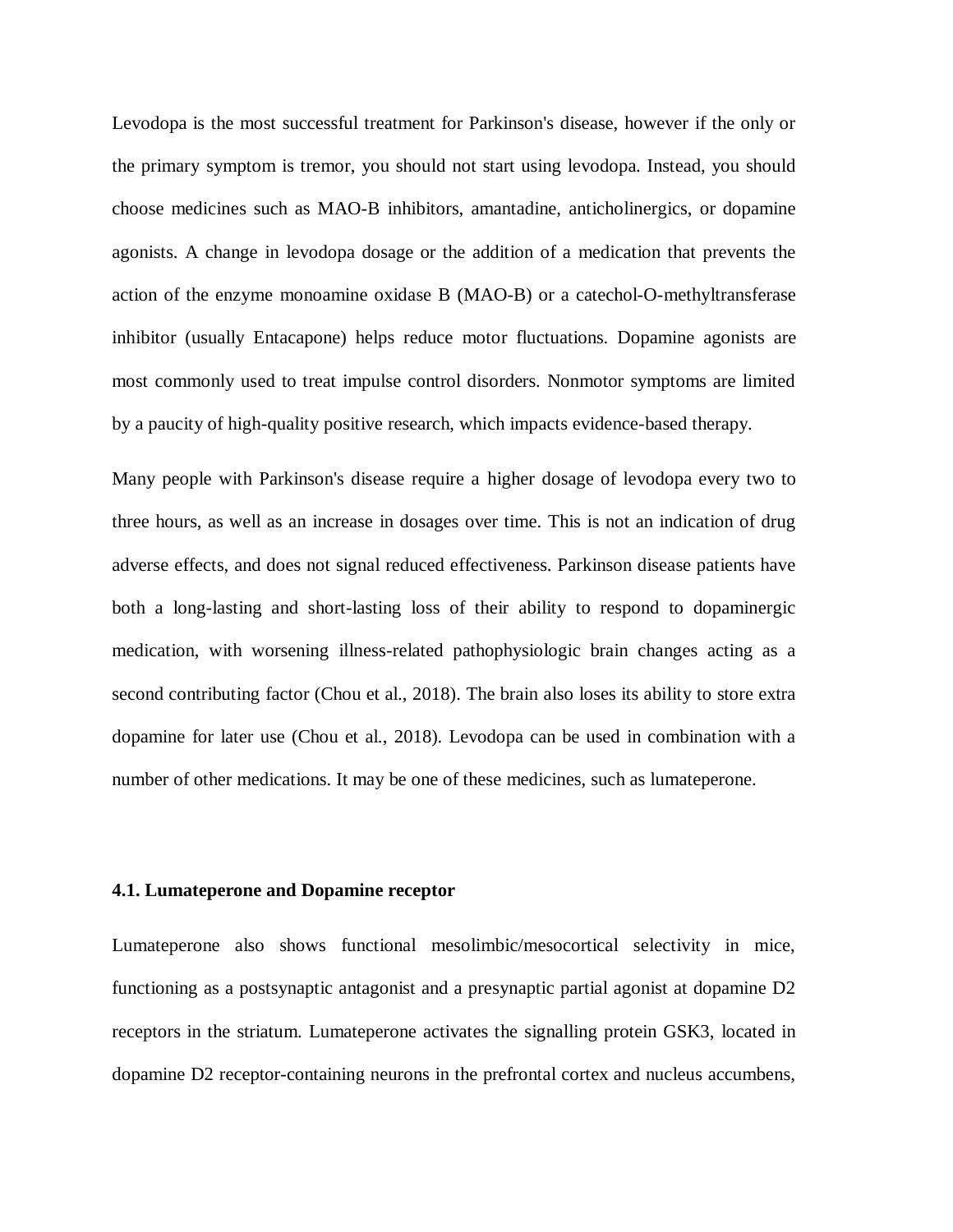causing a rise in the phosphorylation of glycogen synthase kinase 3 (GSK3). Dopamine turnover, including the motor side effects and prolactin rise associated with dopamine receptor blockers, can be avoided while still improving antipsychotic effectiveness by administering dopamine receptor blockers that target the mesolimbic/mesocortical and nigrostriatal systems (Correl, 2010).

The affinity of lumateperone ( $Ki = 52$  nM) on dopamine D1 receptors increases the level of GluN2B (NR2B) phosphorylation of the N-methyl-D-aspartate receptor (NMDAR), and thus augments both AMPA and NMDA channel activity (Davis and Correll, 2016). While schizophrenia sufferers suffer from a deficit in glutamate neurotransmission, which is mediated by NMDA-type receptors, they also have diminished glutamatergic signalling (Lee and Zhou, 2019). Lumateperone regulates the flow of serotonin, dopamine, and glutamate through the brain. The unique pharmacological, pharmacokinetic, and early safety characteristics of Lumateperone point to the medication's ability to serve as a good therapy for schizophrenia. The medicine is swiftly taken into the blood and into the brain, where it then crosses the brain's barrier, and where it is quickly metabolised and then excreted. It has been found to have a significant impact on both positive and negative symptoms of schizophrenia (Davis and Correll, 2016; Lieberman et al., 2016). Saturation occurs at low doses. A different group of receptors is activated at higher dosages, including SERT, D2, D1/GluN2B (glutamate). This allows for its use in a wide range of neuropsychiatric and neurodegenerative diseases, which maximises efficacy while minimising side effects.

Although certain 5-HT2A drugs have shown promise as cognitive enhancers, this is by no means certain. The findings from the early 1990s and the early 2000s suggested that newer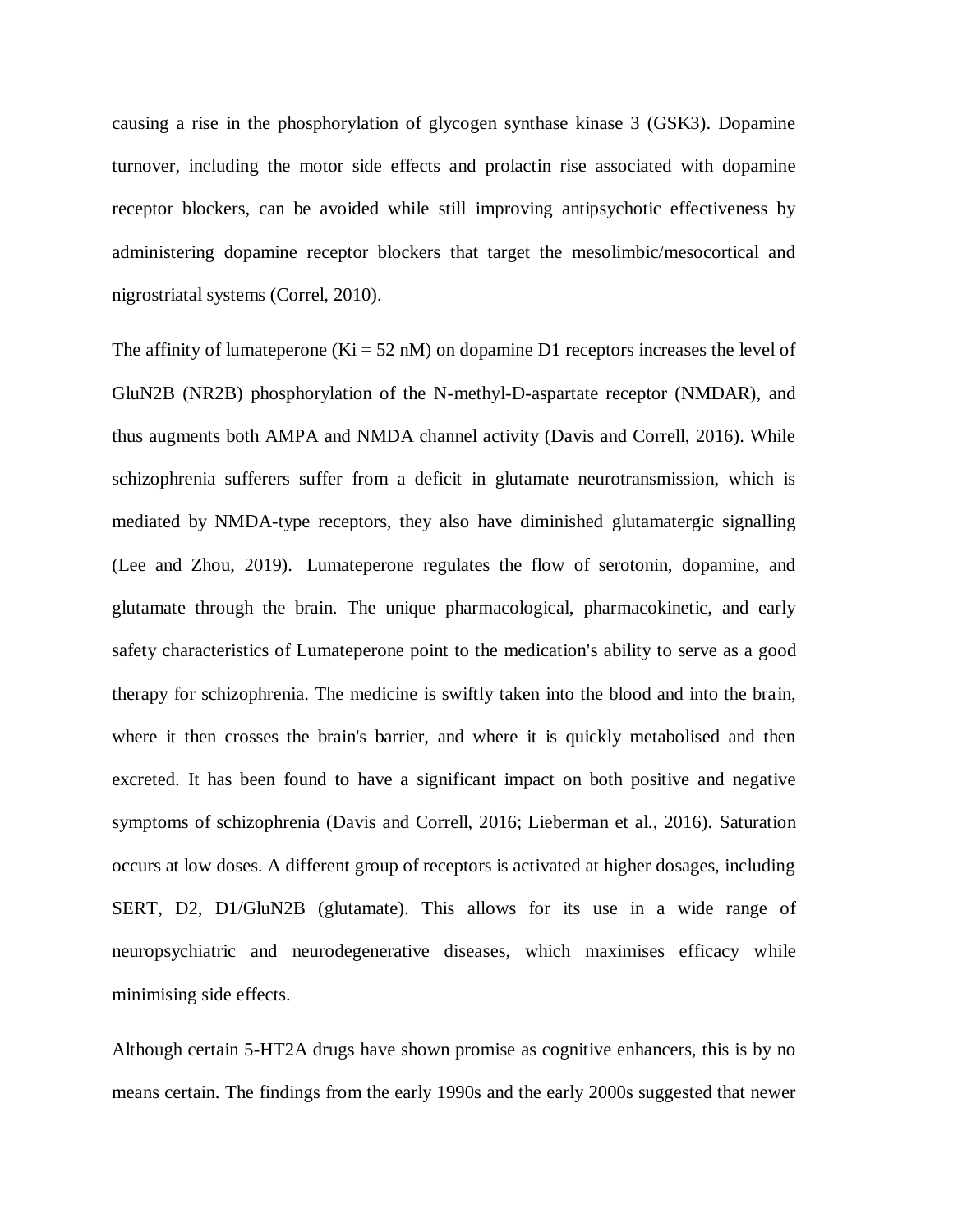medications with 5-HT2A activity had better cognitive benefits than previous therapies (Green et al., 1997; Keefe et al., 2004; Woodward et al., 2007). As these studies had methodological faults, they confirmed the findings of the larger trials showing cognitive benefits for each drug (Keefe et al., 2007). Also, the findings show that some antipsychotic medications may have additional receptor properties that cause daytime sleepiness, which decreases cognition instead of improving it (Loebel et al., 2014).

The development of dopamine supersensitivity, an effect of antipsychotic medications, may be mediated by lumateperone. The central nervous system responds by increasing the sensitivity of dopamine receptors in an attempt to overcome the blockage caused by antipsychotic medications, which inhibit dopamine receptors. This supersensitivity is thought to be linked to 5-HT2 receptors, as full expression requires the specific activation of 5-HT2 or 5-HT2A receptors (Charron et al., 2015). These findings show that inhibiting 5-HT2A receptors might assist to avoid the recurrence of the disorder. In this way, even if the treatment of psychotic illnesses is only minimally impacted by the use of serotonin antagonists, these agents may be effective in the treatment of neurodegenerative diseases. Many potential expansions of the use of 5-HT2A-based treatments are present in the diagnosis of schizophrenia. Pimavanserin has just completed a phase 3 trial for dementiarelated psychosis, and it has been licenced for the treatment of Parkinson's psychosis. Likely beneficial in the treatment of Parkinson's disease, Lumateperone may be as well.

In order to fully understand Lumateperone's benefits in the treatment of neurodegenerative disorders, several additional data points will be required. Lumateperone's dopaminergic effects will be investigated. The U.S. Food and Drug Administration (FDA) said that they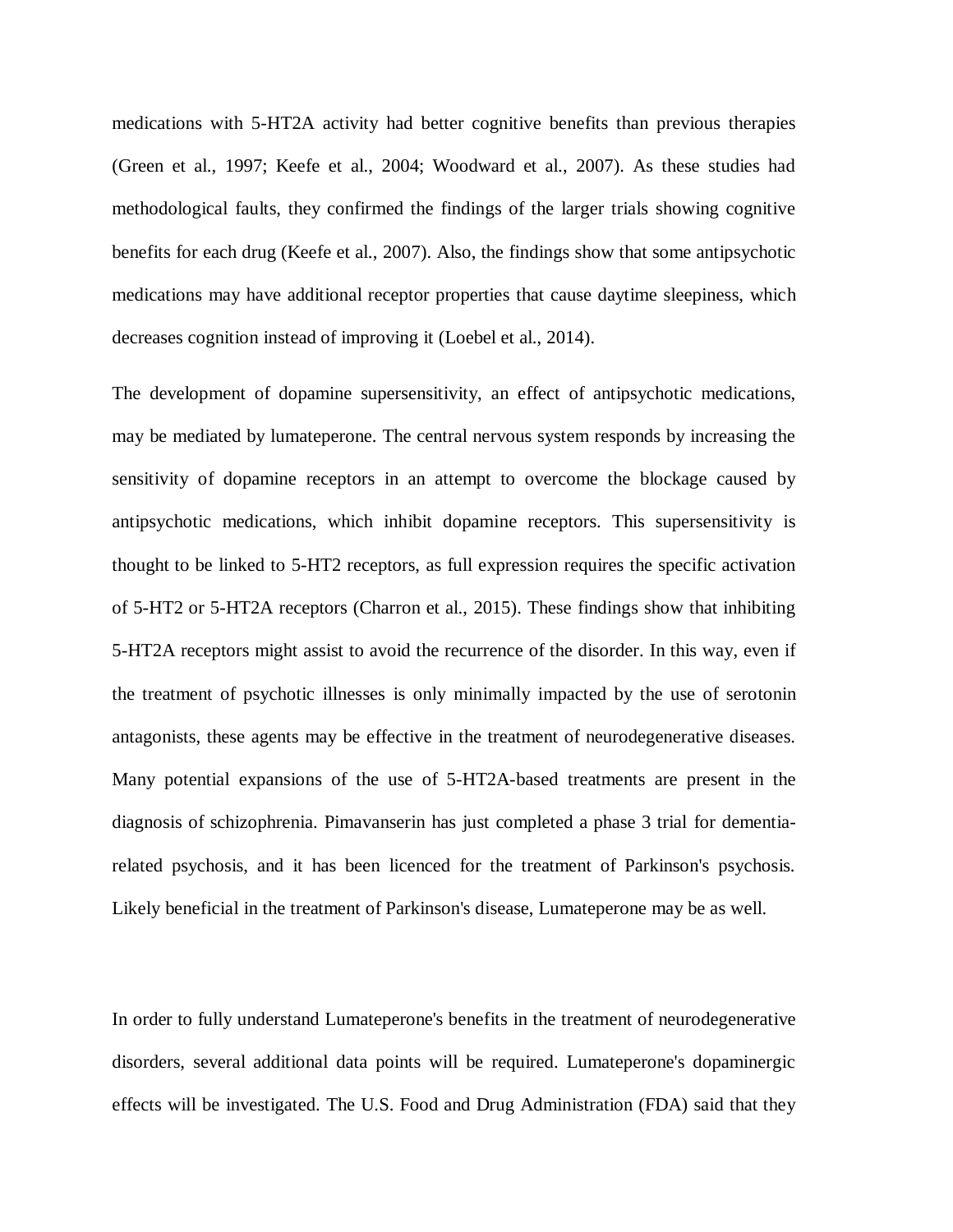are more willing to consider studies that evaluate dimensional elements of neuropsychiatric diseases, and this might give Lumateperone the opportunity for future study and clinical usage.

#### **4.2. Lumateprone and Dementia**

Lumateperone binds strongly to serotonin 5-HT2A receptors ( Ki 0.54 nM) and weakly to dopamine D2 receptors ( Ki 32 nM), dopamine D1 receptors ( Ki 52 nM), and SERT receptors ( Ki 62 nM) (Snyder et al., 2015). Lumateperone also has a moderate affinity for dopamine D4 and adrenergic receptors-1A and -1B (Ki predicted at 100 nM), but a low affinity for muscarinic and histaminergic receptors (50 percent inhibition at 100 nM) (Caplyta, 2021). Lumateperone quickly entered the brain in healthy volunteers  $(n = 16)$ , exhibiting long-lasting, dose- and plasma concentration-dependent striatal dopamine D2 receptor occupancy (Davis et al., 2015). Lumateperone 10 mg occupied a high proportion (> 80% ) of cortical serotonin 5-HT2A receptors and a modest proportion (12%) of striatal dopamine D2 receptors. Lumateperone 40 mg occupied up to 39% of striatal dopamine D2 receptors and 33% of striatal serotonin transporters at their maximum (Davis et al., 2015). In a phase II PET trial (NCT02288845), peak dorsal striatal dopamine D2 receptor occupancy (mean 39%) occurred at 1 hour post-dose in individuals with schizophrenia ( $n =$ 10) receiving lumateperone 60 mg once daily (Vanover et al., 2019).

Additionally, lumateperone was studied as a possible therapy for behavioural problems in individuals with dementia and other neurological diseases. Ten healthy elderly participants received oral lumateperone (multiple ascending doses up to 30 mg) or placebo once daily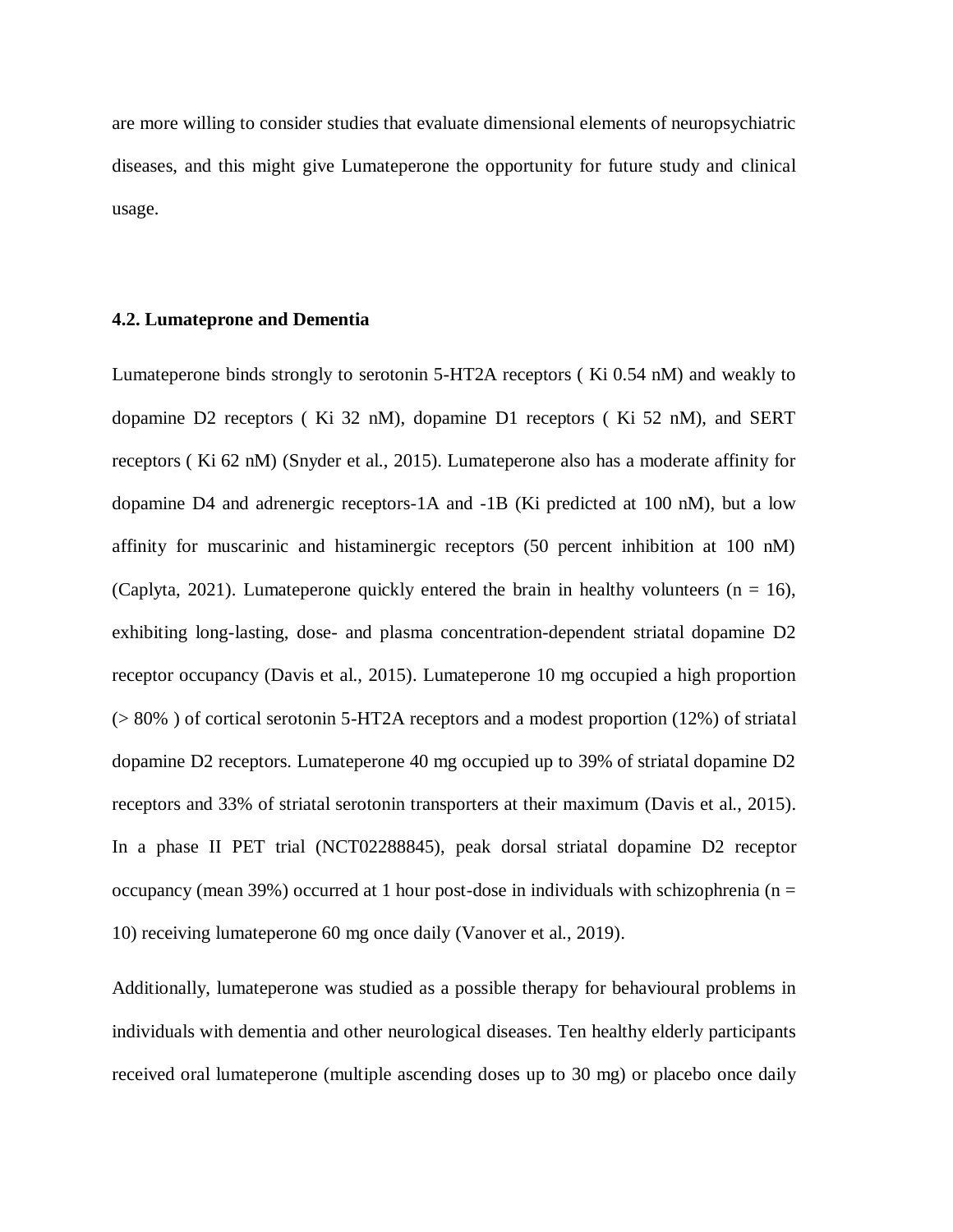for seven days in part 1 of a phase I/II study (ITI-007-200; NCT02078310) (Davis et al., 2014; Intra-Cellular, 2014). Part 2 randomised eight individuals with dementia (including Alzheimer's disease) to receive either oral lumateperone 9 mg ( $n = 5$ ) or a placebo ( $n = 3$ ) once daily for seven days. The Hopkins Verbal Learning Test-Revised was used to measure cognitive function. In healthy elderly participants, lumateperone increased verbal learning and memory compared to placebo, but dementia patients treated with lumateperone exhibited improved recognition memory and made fewer false positive mistakes compared to placebo receivers (Davis et al., 2014; Intra-Cellular, 2014).

Finally, and perhaps most significantly, lumateperone's molecular profile is characterised by a high (60-fold) affinity for D2/5-HT2A receptors. The compound's affinity for 5-HT2A receptors is higher than that of numerous antipsychotic drugs studied, including risperidone (10-fold), olanzapine (12-fold), and aripiprazole (0.18-fold). These findings imply that, both preclinically and clinically, increasing the dosage of lumateperone completely engages serotonin 5-HT2A receptors prior to achieving substantial dopamine D2 receptor blockage (and potential motor side effects).

## **4.3. Lumateperone and Psychosis**

Hallucinations are a characteristic of late-stage Parkinson disease and a side effect of Parkinson disease treatment, but additional psychotic symptoms are often drug-related. Clozapine and quetiapine have been the most widely researched neuroleptics for the treatment of psychosis in Parkinson disease, owing to the propensity of other neuroleptics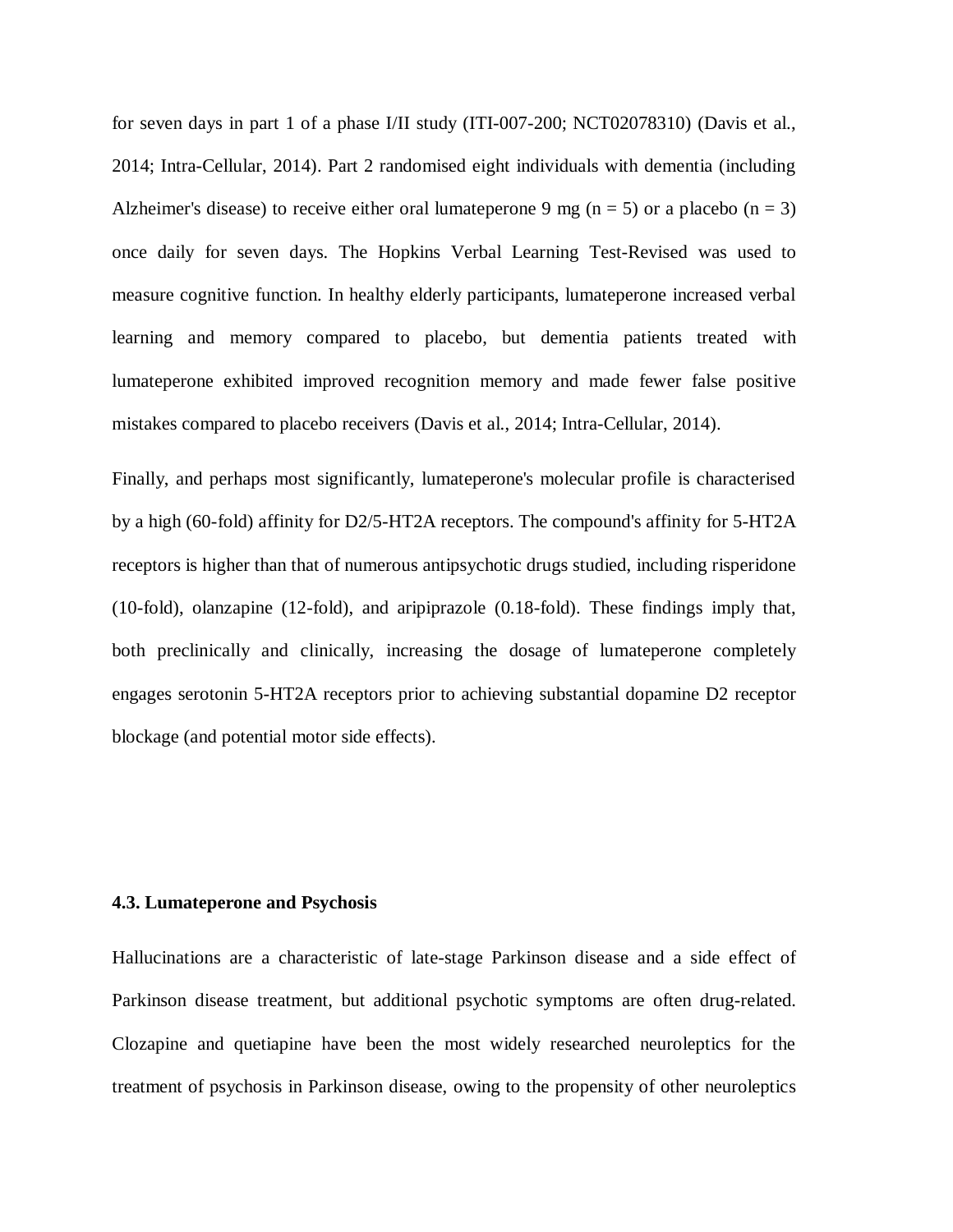to exacerbate parkinsonism. Clozapine is a medication that is consistently effective (Eng and Welty, 2010; Goldman et al., 2011). However, because of the danger of agranulocytosis and the necessity for frequent blood testing with clozapine, quetiapine is first given.

# **5- Conclusions and Clinical perspectives**

Lumateperone market entry provides a revolutionary approach to treat schizophrenia with both a new mechanism of action and a markedly reduced side effects profile. Lumateperone, is a novel second-generation antipsychotic proved to decrease adrenal gland functions with inflammatory degenerative effects on its ultrastructure along with increased expression of IL-6, Caspase-3, and reduced PCNA associated with hypoactive behavior. On the other hand, Quercetin is a potent antioxidant antiinflammatory agent that represents a new prospect for alleviating possible side effects of Lumateperone. Thus, El-Haroun et al., (2021) indicate the robustness of the protective effect of Quercetin against the possible unwanted side effects of Lumateperone. Therefore, they recommend co-administration of Quercetin with Lumateperone as new treatment strategy for schizophrenic patients. This may be an appropriate treatment for patients with treatment-resistant forms of psychotic disorders. A combination of novel antipsychotic drugs and modulating drugs that might improve negative schizophrenic symptoms and cognitive function and thereby social functioning and quality of life. However, further research is needed to determine the safety of this combination using a well-established Schizophrenia animal model. Lumateperone may be of some benefits in treating psychosis, and dementia in neurodegenerative disorders. At least it could be used as an adjunct to the available pharmacological treatment to these disorders to lessen the side effects and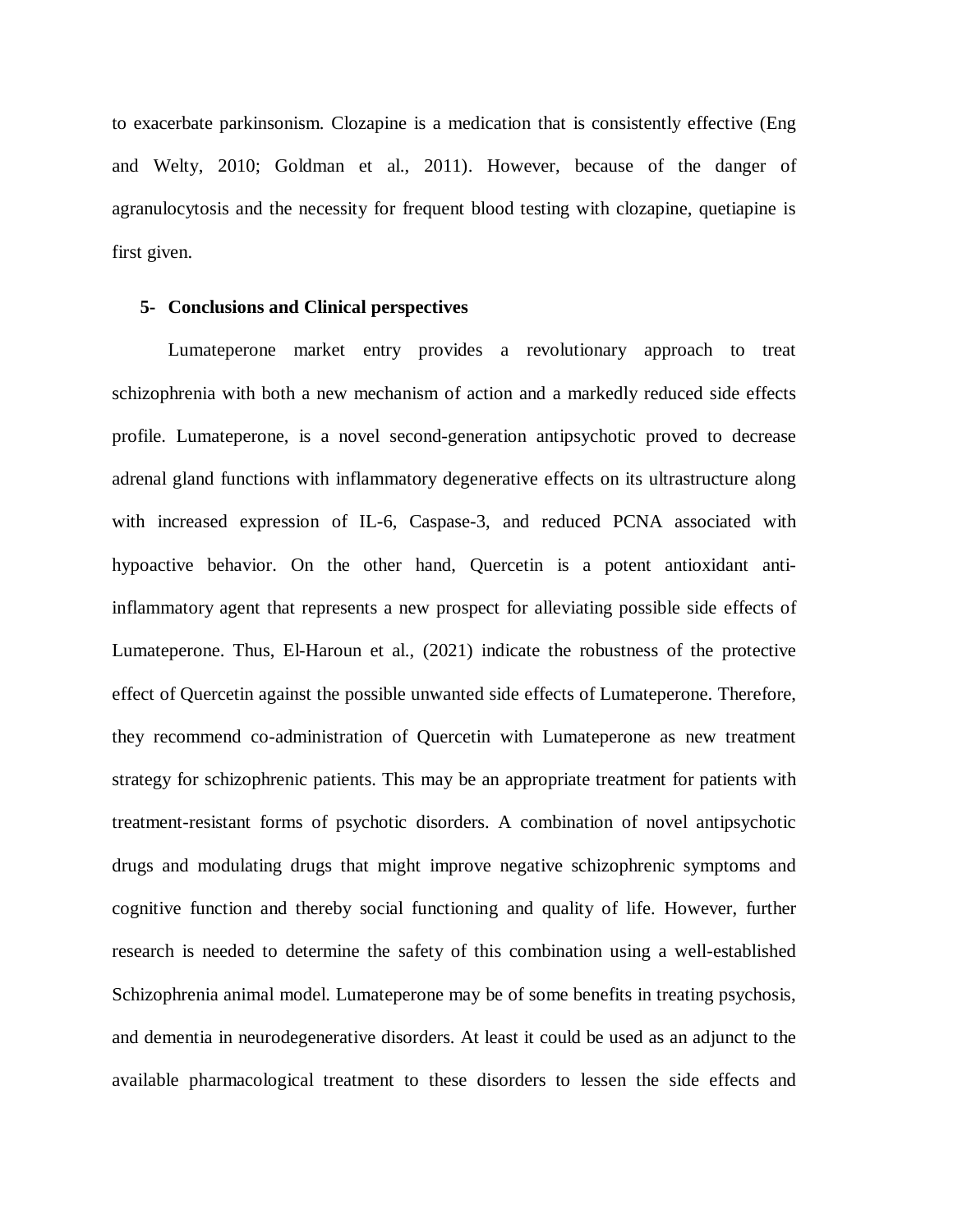tolerance by reducing the daily prescribed dose. However, we should consider this with extreme cautious and there is an urgent need for further experimentation of Lumateperone on experimental animal model of neurodegenerative disorders to elucidate any possible drawbacks.

## **References**

Ahmed M, Malik M, Teselink J, Lanctôt KL, Herrmann N (2019). Current Agents in Development for Treating Behavioral and Psychological Symptoms Associated with Dementia. Drugs Aging. Jul;36(7):589-605. [\[PubMed\]](https://www.ncbi.nlm.nih.gov/pubmed/30957198)

American Psychiatric Association, (1994). Diagnostic and Statistical Manual of Mental Disorders,Fourth Edition. Washington, DC: American Psychiatric Association.

Andreasen, N.C., Olsen, S., (1982). Negative vs positive schizophrenia definition and validation. Arch Gen Psychiatry. 39, 789–794.

Blair, H.A., (2020). Lumateperone: First Approval. Drugs. 80(4), 417-423.

Calsolaro V, Antognoli R, Okoye C, Monzani F (2019). The Use of Antipsychotic Drugs for Treating Behavioral Symptoms in Alzheimer's Disease. Front Pharmacol. 10:1465. [\[PMC free article\]](https://www.ncbi.nlm.nih.gov/pmc/articles/PMC6915160/) [\[PubMed\]](https://www.ncbi.nlm.nih.gov/pubmed/31920655)

Caplyta (lumateperone) (2018). NDA 209500 Multi-disciplinary Review and Evaluation Version date: October 12, Reference ID: 4537404. [Multi-Discipline](https://www.accessdata.fda.gov/drugsatfda_docs/nda/2019/209500Orig1s000MultidisciplineR.pdf) Review (fda.gov) [accessed 3 July 2020]

Charron A, Hage CE, Servonnet A, et al (2015). 5-HT2 receptors modulate the expression of antipsychotic-induced dopamine supersensitivity. Eur Neuropsychopharmacol. Dec;25(12):2381-93.

Chou KL, StacyM, Simuni T, et al (2018). The spectrum of "off" in Parkinson's disease: what have we learned over 40 years? Parkinsonism Relat Disord. 51:9-16. doi:10.1016/j.parkreldis.2018.02.001

Cooper, D., Gupta, V., (2020). Lumateperone. [Updated 2020 Oct 5]. In: StatPearls [Internet]. Treasure Island (FL): StatPearls Publishing; Available from: <https://www.ncbi.nlm.nih.gov/books/NBK560844/>

Corponi F, Fabbri C, Bitter I, Montgomery S, Vieta E, Kasper S, Pallanti S, Serretti A (2019). Novel antipsychotics specificity profile: A clinically oriented review of lurasidone,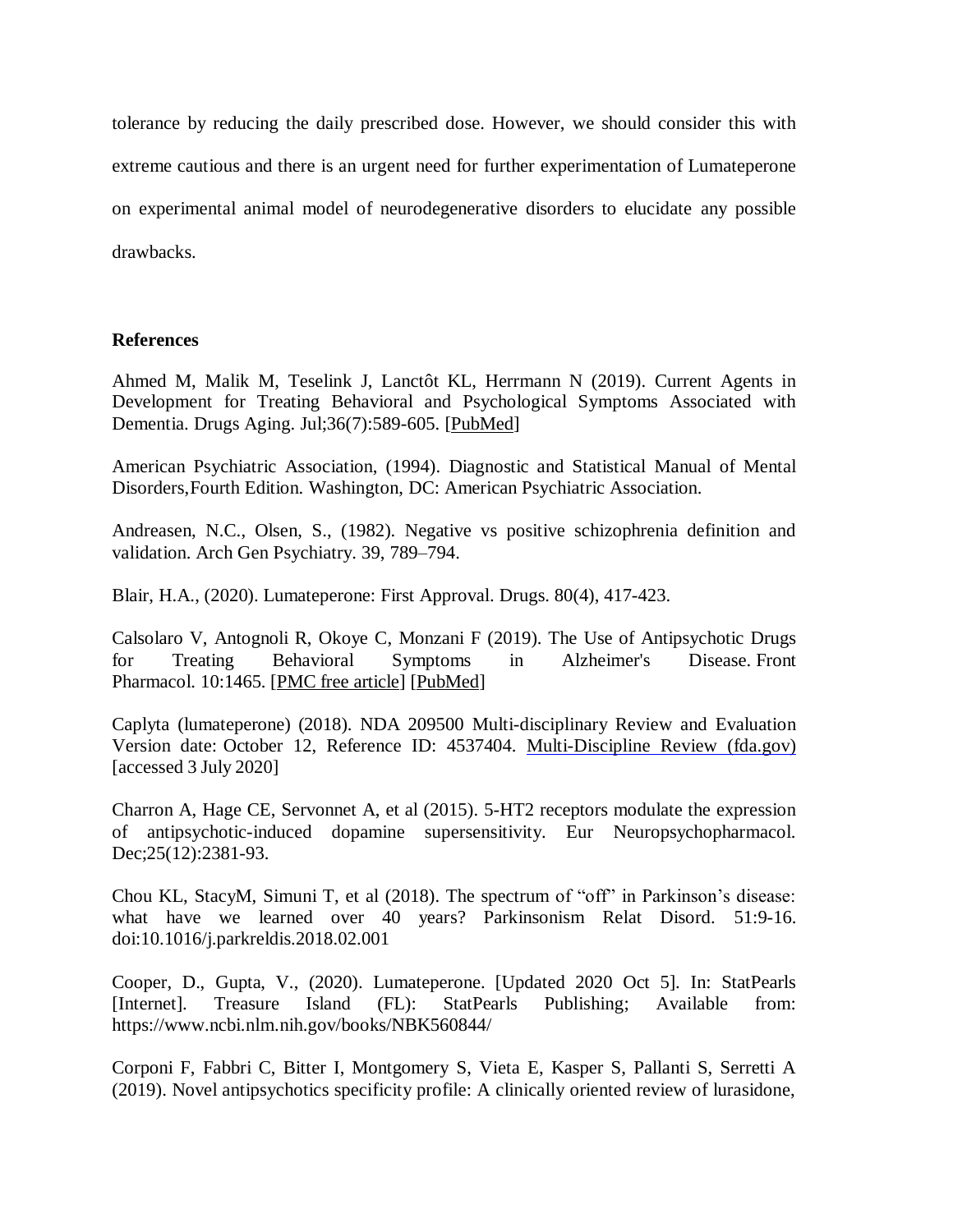brexpiprazole, cariprazine and lumateperone. Eur Neuropsychopharmacol. Sep;29(9):971- 985. [\[PubMed\]](https://www.ncbi.nlm.nih.gov/pubmed/31255396)

Correll C (2010). From receptor pharmacology to improved outcomes: individualising the selection, dosing, and switching of antipsychotics. Eur Psychiatry. 25:S12–S21.

Correll, C.U., Davis, R.E., Weingart, M., Saillard, J., O'Gorman, C., Kane, J.M., Lieberman, J.A.,Tamminga, C.A., Mates, S., Vanover, K.E., (2020). Efficacy and Safety of Lumateperone for Treatment of Schizophrenia: A Randomized Clinical Trial. JAMA Psychiatry. 77(4), 349-358.

Davis R, Saillard J, et al (2014). Safety and tolerability of ITI-007 in patients with dementia: a novel treatment designed to treat behavioral disturbances associated with dementia and related disorders [abstract no. P2-35]. J Prev Alzheimers Dis.;1(3):287–8.

Davis RE, Vanover KE, Zhou Y, et al (2015). ITI-007 demonstrates brain occupancy at serotonin 5-HT2A and dopamine D2 receptors and serotonin transporters using positron emission tomography in healthy volunteers. Psychopharmacology (Berl).232(15):2863–72.

Davis RE, Correll CU (2016). ITI-007 in the treatment of schizophrenia: from novel pharmacology to clinical outcomes. Expert Rev Neurother. 16(6):601–614.

Edinoff A, Wu N, deBoisblanc C, Feltner CO, Norder M, Tzoneva V, Kaye AM, Cornett EM, Kaye AD, Viswanath O, Urits I (2020). Lumateperone for the Treatment of Schizophrenia. Psychopharmacol Bull.14;50(4):32-59. PMID: 33012872; PMCID: PMC7511146.

El-Harun H, Ewida SF, Mohamed W, Bashandy MA (2021). Atypical Antipsychotic Lumateperone effects on the Adrenal Gland with possible beneficial effects of Quercetin co-administration. Front. Physiol., 29 June 2021 <https://doi.org/10.3389/fphys.2021.674550>

Eng ML,Welty TE (2010). Management of hallucinations and psychosis in Parkinson's disease. Am J Geriatr Pharmacother. 8(4):316-330.

Factor SA, McDonald WM, Goldstein FC. The role of neurotransmitters in the development of Parkinson's disease–related psychosis. Eur J Neurol. 2017;24(10):1244- 1254. doi:10.1111/ene.13376

Goldman JG, Vaughan CL, Goetz CG (2011). An update expert opinion on management and research strategies in Parkinson's disease psychosis. Expert Opin Pharmacother.12(13):2009-2024.

Green MF, Marshall BD, Jr., Wirshing WC, et al. Does risperidone improve verbal working memory in treatment-resistant schizophrenia? Am J Psychiatry. 1997 Jun;154(6):799-804.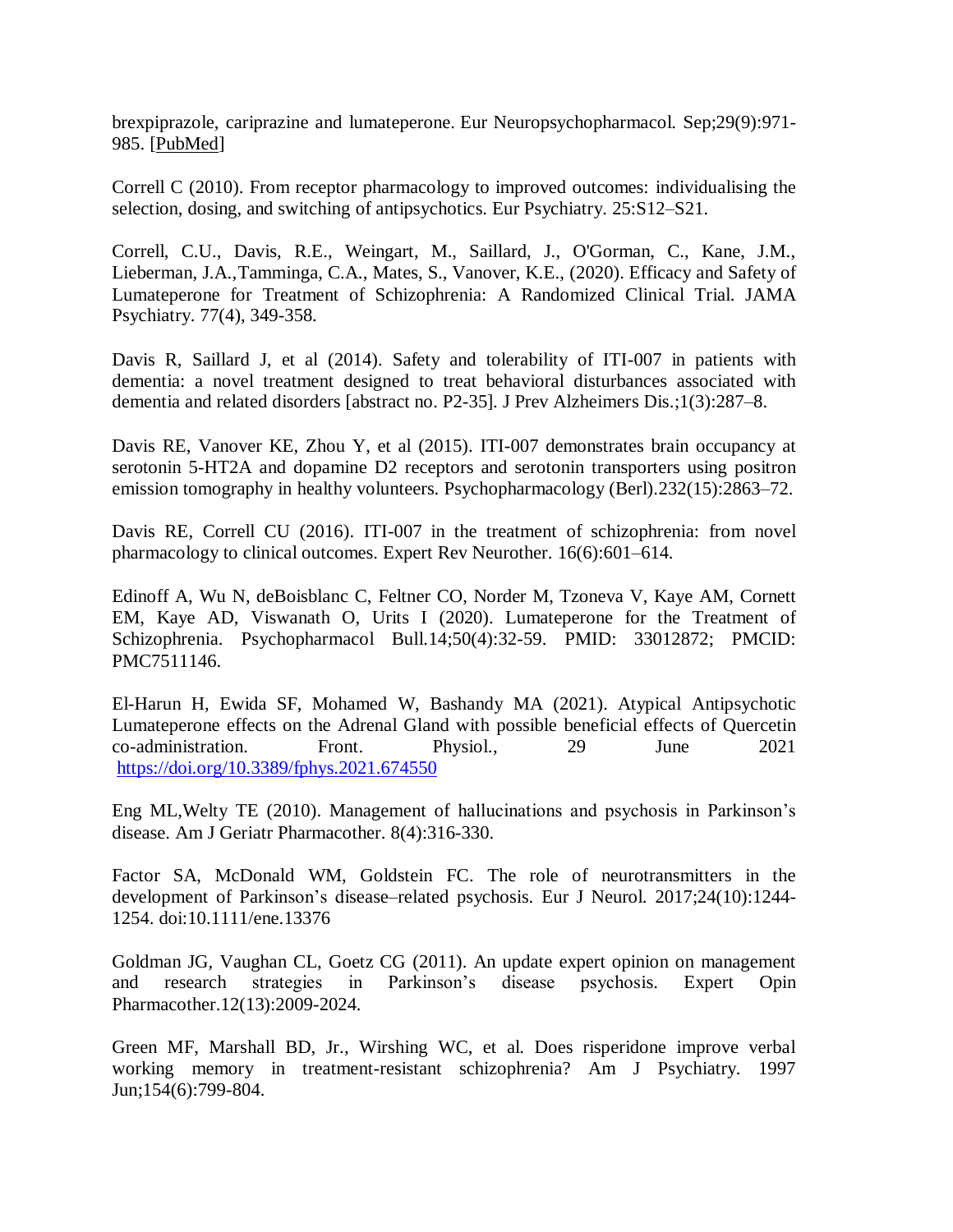Greenwood J, Acharya RB, Marcellus V, Rey JA. Lumateperone: A Novel Antipsychotic for Schizophrenia. Ann Pharmacother. 2021 Jan;55(1):98-104. [\[PubMed\]](https://www.ncbi.nlm.nih.gov/pubmed/32590907)

Harvey PD, Keefe RS (2001). Studies of cognitive change in patients with schizophrenia following novel antipsychotic treatment. Am J Psychiatry. Feb;158(2):176- 84.

Harvey, R.C., James, A.C., Shields, G.E., 2016. A systematic review and network metaanalysis to assess the relative efficacy of antipsychotics for the treatment of positive and negative symptoms inearly-onset schizophrenia. CNS Drugs. 30(1), 27-39.

Intra-Cellular T. Intra-Cellular Therapies announces additional results from phase I/II clinical trial for ITI-007 in healthy geriatric subjects and patients with dementia [media release]. 24 Nov 2014. http://www.intra cellu larth erapi es.com.

Intra-Cellular Therapies. Caplyta (lumateperone) capsules, for oral use: US prescribing information. 2019. [http://www.acces](http://www.acces/) sdata .fda.gov/. Accessed 26 Jul 2021.

Kantrowitz, J.T., 2020. The Potential Role of Lumateperone-Something Borrowed? SomethingNew? JAMA Psychiatry. 77(4), 343-344.

Keefe RS, Seidman LJ, Christensen BK, et al. Comparative effect of atypical and conventional antipsychotic drugs on neurocognition in first-episode psychosis: a randomized, double-blind trial of olanzapine versus low doses of haloperidol. Am J Psychiatry. 2004 Jun;161(6):985-95.

Keefe RS, Bilder RM, Davis SM, et al (2007). Neurocognitive effects of antipsychotic medications in patients with chronic schizophrenia in the CATIE Trial. Arch Gen Psychiatry. Jun;64(6):633-47.

Krogmann A, Peters L, von Hardenberg L, Bödeker K, Nöhles VB, Correll CU. Keeping up with the therapeutic advances in schizophrenia: a review of novel and emerging pharmacological entities. CNS Spectr. 2019 Aug;24(S1):38-69. [\[PubMed\]](https://www.ncbi.nlm.nih.gov/pubmed/31482779)

Kumar B, Kuhad A, Kuhad A. Lumateperone: a new treatment approach for neuropsychiatric disorders. Drugs Today (Barc). 2018 Dec; 54(12): 713-719. [\[PubMed\]](https://www.ncbi.nlm.nih.gov/pubmed/30596390)

Laursen TM, Nordentoft M, Mortensen PB (2014). Excess early mortality in schizophrenia. Annu Rev Clin Psychol. 10:42-48. doi: 10.1146/annurev-clinpsy-032813- 153657. Epub 2013 Dec 2.

Lee G, Zhou Y (2019). NMDAR hypofunction animal models of schizophrenia. Front Mol Neurosci. July 31;12:185.

Leo, R.J., Regno, P.D., 2000. Atypical Antipsychotic Use in the Treatment of Psychosis in Primary Care. Prim Care Companion J Clin Psychiatry. 2(6), 194-204. doi:10.4088/pcc.v02n0601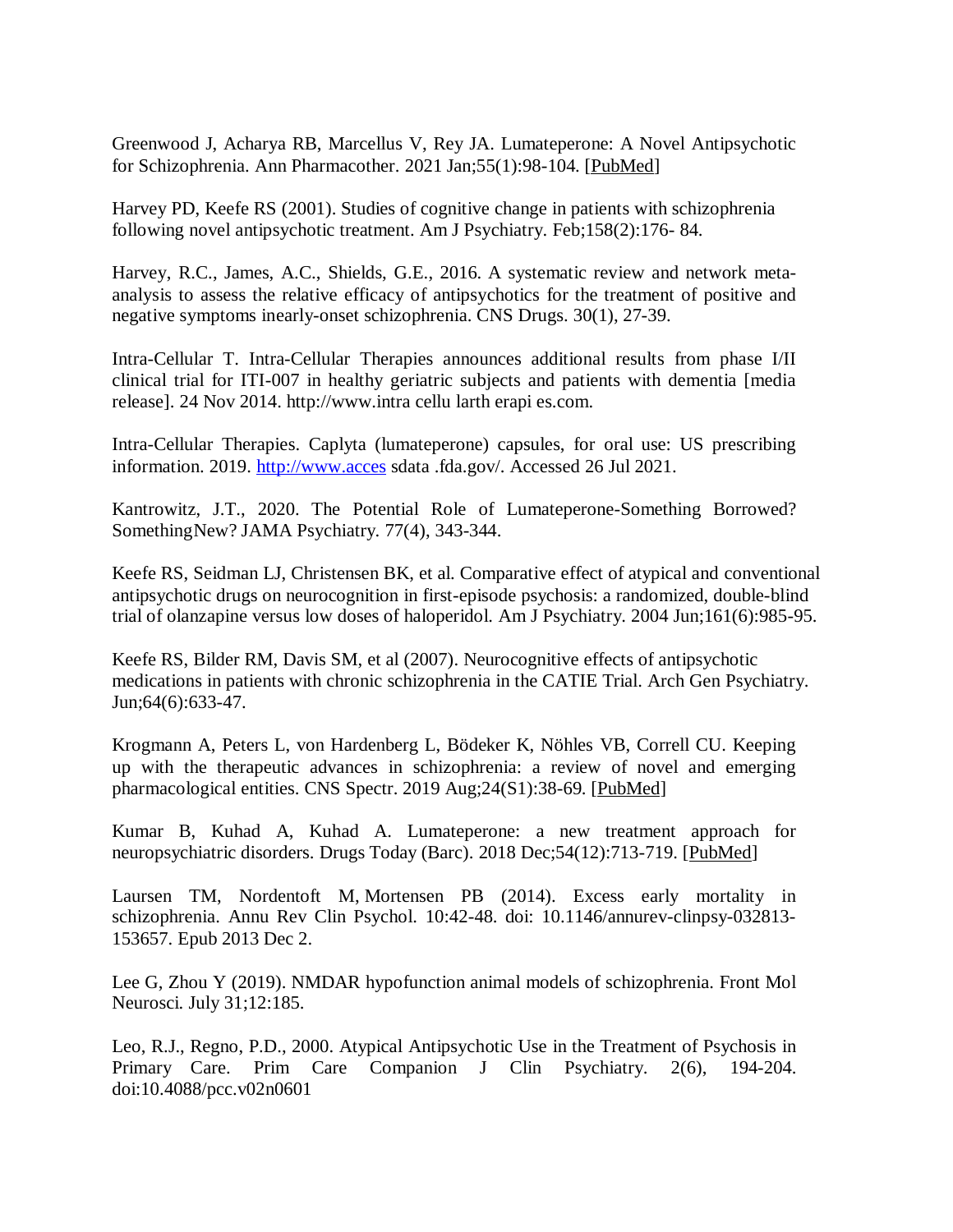Lieberman JA, Davis RE, Correll CU, et al (2016). ITI-007 for the treatment of schizophrenia: A 4-week randomized, double-blind, controlled trial. Biol Psychiatry. 79(12):952–961.

Loebel AD, Siu CO, Cucchiaro JB, et al (2014). Daytime sleepiness associated with lurasidone and quetiapine XR: results from a randomized double-blind, placebo controlled trial in patients with schizophrenia. CNS Spectr.Apr;19(2):197-205.

Maillet A, Krack P, Lhomm.e E, et al. The prominent role of serotonergic degeneration in apathy, anxiety and depression in de novo Parkinson's disease. Brain. 2016;139(Pt 9):2486-2502. doi:10.1093/brain/aww162

Maroney M. An update on current treatment strategies and emerging agents for the management of schizophrenia. Am J Manag Care. 2020 Mar;26(3 Suppl):S55- S61. [\[PubMed\]](https://www.ncbi.nlm.nih.gov/pubmed/32282175)

Mazza M, Marano G, Traversi G, Sani G, Janiri L. Evidence on the New Drug Lumateperone (ITI-007) for Psychiatric and Neurological Disorders. CNS Neurol Disord Drug Targets. 2020;19(4):243-247. [\[PubMed\]](https://www.ncbi.nlm.nih.gov/pubmed/32479249)

Meltzer, H.Y., McGurk S.R., 1999. The effects of clozapine, risperidone, and olanzapine oncognitive function in schizophrenia. Schizophr Bull. 25(2), 233-55.

Morris R, Martini DN, Madhyastha T, et al. Overview of the cholinergic contribution to gait, balance and falls in Parkinson's disease. Parkinsonism Relat Disord. 2019;63:20-30. doi:10. 1016/j.parkreldis.2019.02.017

Orrico-Sánchez, A., López-Lacort, M., Muñoz-Quiles, C. et al., 2020. Epidemiology of schizophrenia and its management over 8-years period using real-world data in Spain. BMCPsychiatry 20, 149 https://doi.org/10.1186/s12888-020-02538-8

Remington, G., Foussias, G., Fervaha, G., et al., 2016. Treating Negative Symptoms in Schizophrenia: an Update. Curr Treat Options Psychiatry. 3, 133-150. doi:10.1007/s40501-016-0075-8

Schapira AHV, Chaudhuri KR, Jenner P. Non-motor features of Parkinson disease. Nat Rev Neurosci. 2017;18(7):435-450. doi:10.1038/nrn.2017.62

Snyder, G., Vanover, K., Zhu, H., et al., 2015. Functional profile of a novel modulator of serotonin, dopamine, and glutamate neurotransmission. Psychopharmacology (Berl). 232(3), 605-621. doi:10.1007/s00213-014-3704-1

Vanover KE, Davis RE, Zhou Y, Ye W, Brašić JR, Gapasin L, Saillard J, Weingart M, Litman RE, Mates S, Wong DF. Dopamine  $D_2$  receptor occupancy of lumateperone (ITI-007): a Positron Emission Tomography Study in patients with schizophrenia. Neuropsychopharmacology. 2019 Feb;44(3):598-605. [\[PMC free article\]](https://www.ncbi.nlm.nih.gov/pmc/articles/PMC6333832/) [\[PubMed\]](https://www.ncbi.nlm.nih.gov/pubmed/30449883)